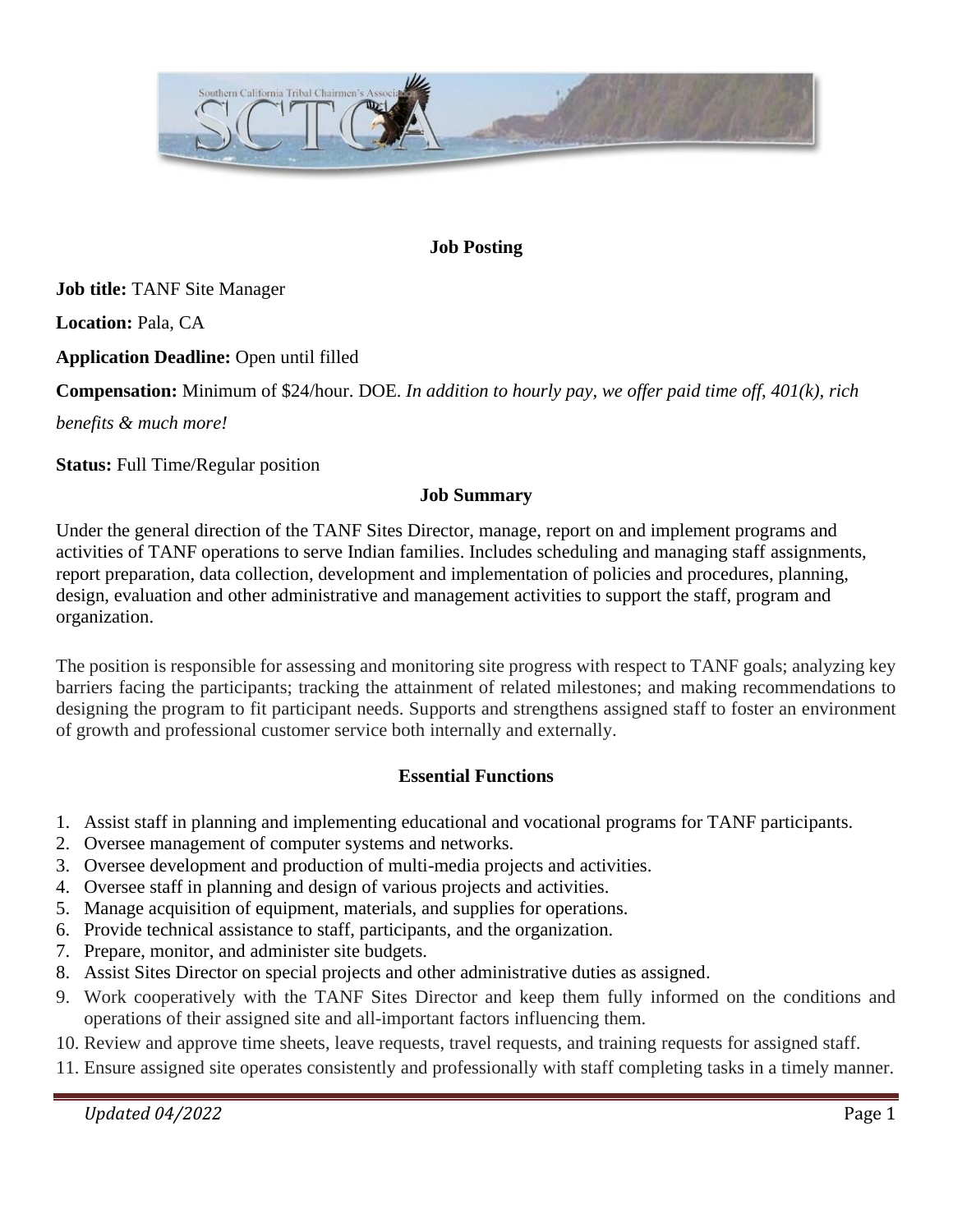- 12. Assist staff in setting attainable goals/creating work plans and ensures these plans are implemented and goals met.
- 13. Establish and maintain effective working relationships with TANF staff, participants and contractors.
- 14. Work closely with Sites Director on difficult personnel issues and refer to the Human Resources Director as needed.
- 15. Delegates to appropriate staff and hold them accountable for their performance and customer service.
- 16. Coordinate the schedules of assigned staff and arrange staff coverage in their absence.
- 17. Increase staff effectiveness by selecting, orienting, training, coaching, counseling, and disciplining assigned staff; communicating values, strategies, and objectives; assigning accountabilities; planning, mentoring, and appraising job results; developing a climate for offering opinions; providing and participating in educational opportunities.
- 18. Participate in quarterly site visits with the Sites Director to evaluate effectiveness of services provided and progress of program participants in achieving milestones; review quarterly Site Manager Reports/Office Stats.
- 19. Regularly review and monitor work participation rates, MER processing, department stats, case counts, supportive services and other case management activities.
- 20. Develop and implement office plans, goals and objectives and insure compliance.
- 21. Ensures assigned staff address the needs of the participants, including but not limited to: prevention, diversion programs, and referrals to other programs, professionals, and agencies.
- 22. Encourage and implement participant trainings/workshops.
- 23. Review and approve all TANF participant activity proposals. Ensure all activities are in accordance to regulation prior to submitting to Sites Director.
- 24. Review and process participant complaints and appeals.
- 25. Establish, implement and communicate goals, objectives, policies and procedures in accordance with contractual requirements and needs of SCTCA Tribal TANF.
- 26. Assist in formulating and/or revising guidelines.
- 27. Responsible for implementing and recommending updates and/or revisions of the SCTCA TANF plan.
- 28. Keeps Sites Director and other SCTCA departments informed of the status of assigned office activities by attending meetings and/or submitting reports.
- 29. Promotes TANF programs through ongoing interaction and collaboration with tribal and non-tribal organizations and community partners.
- 30. When requested, serves as a representative of SCTCA Tribal TANF to organizations in the community by engaging and participating in local, state and national meetings, events and making presentations.
- 31. Demonstrates continuous effort to improve assigned office operations, decrease turnaround times, streamline work processes, and work cooperatively and jointly to provide quality seamless customer service both internally and externally.
- 32. Enhances professional growth and knowledge through participation and educational programs, meetings, conferences and workshops; reviewing professional publications; conferring with representatives of contracting agencies and related organizations.
- 33. Maintain confidentiality of all privileged information.
- 34. Contributes to a team effort and accomplishes related results as required.
- 35. Perform other duties as assigned.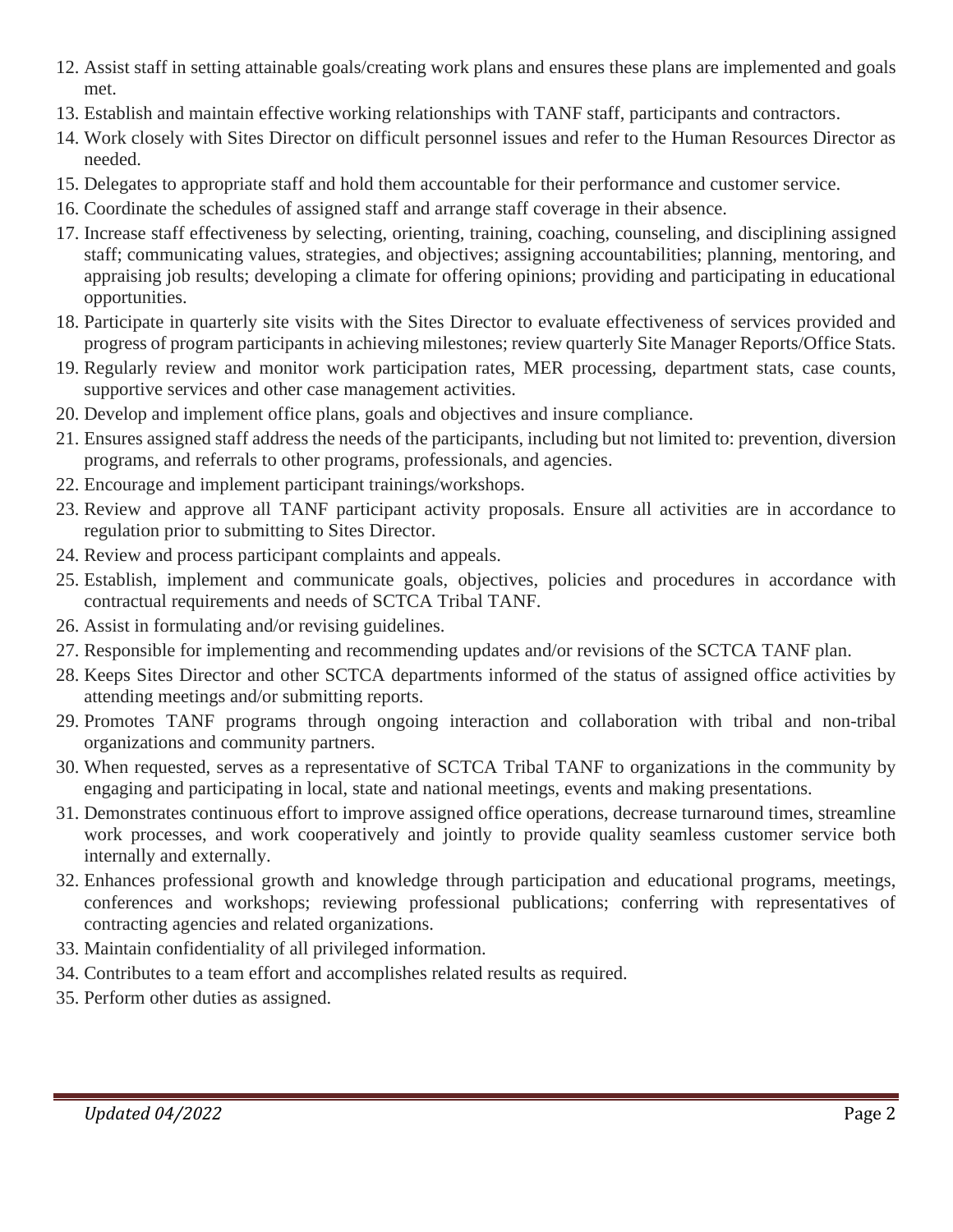### **Job Requirements and Qualifications**

## **Education**

Minimum Associates Degree and five (5) years' work experience in a social services capacity or TANF program.

Preferred - Bachelor's Degree in Public Administration, Social Services, Social Work, Sociology, or related field with (3) years social services administration experience, budget administration, three (3) years supervisory/management experience; or any equivalent combination of education and/or experience that could likely provide the required knowledge, skills and abilities to perform the duties of the position.

### **Experience**

Proven, successful experience and knowledge in the areas of TANF administrative practices and procedures, project management, program planning and design, evaluation and analysis, training, employee management, and fiscal operations.

#### **Knowledge, Skills & Abilities**

Knowledge of:

- 1. Federal and state public assistance rules, regulations, and processes.
- 2. Indian history, culture, and politics. Awareness of current Native American issues with regard to employment, training, welfare referral and social services.
- 3. Native American values and culture in relation to self-sufficiency and welfare dependence.
- 4. TANF and public assistance programs.
- 5. Business English, proper spelling, grammar, punctuation, and basic arithmetic.

Skill in:

- 1. Operating business computers and office machines, including windows, specifically Word, Excel, Access and PowerPoint.
- 2. Analyzing problems, projecting consequences, identifying solutions, and implementing recommendations.
- 3. Preparing reports and correspondence.
- 4. Budget preparation and administration.
- 5. Preparing, reviewing, and analyzing operational and financial reports.

#### Ability to:

- 1. Work with a positive, tactful and confidential manner with staff and participants of the program.
- 2. Analyze problems, conditions, policies and procedures, make sound decisions, and take appropriate actions.
- 3. Compile, organize, interpret, and report on complex data.
- 4. Comprehend complex documents, including contracts, government regulations, policies and procedures.
- 5. Exercise independent judgment and initiative, while maintaining independent responsibility.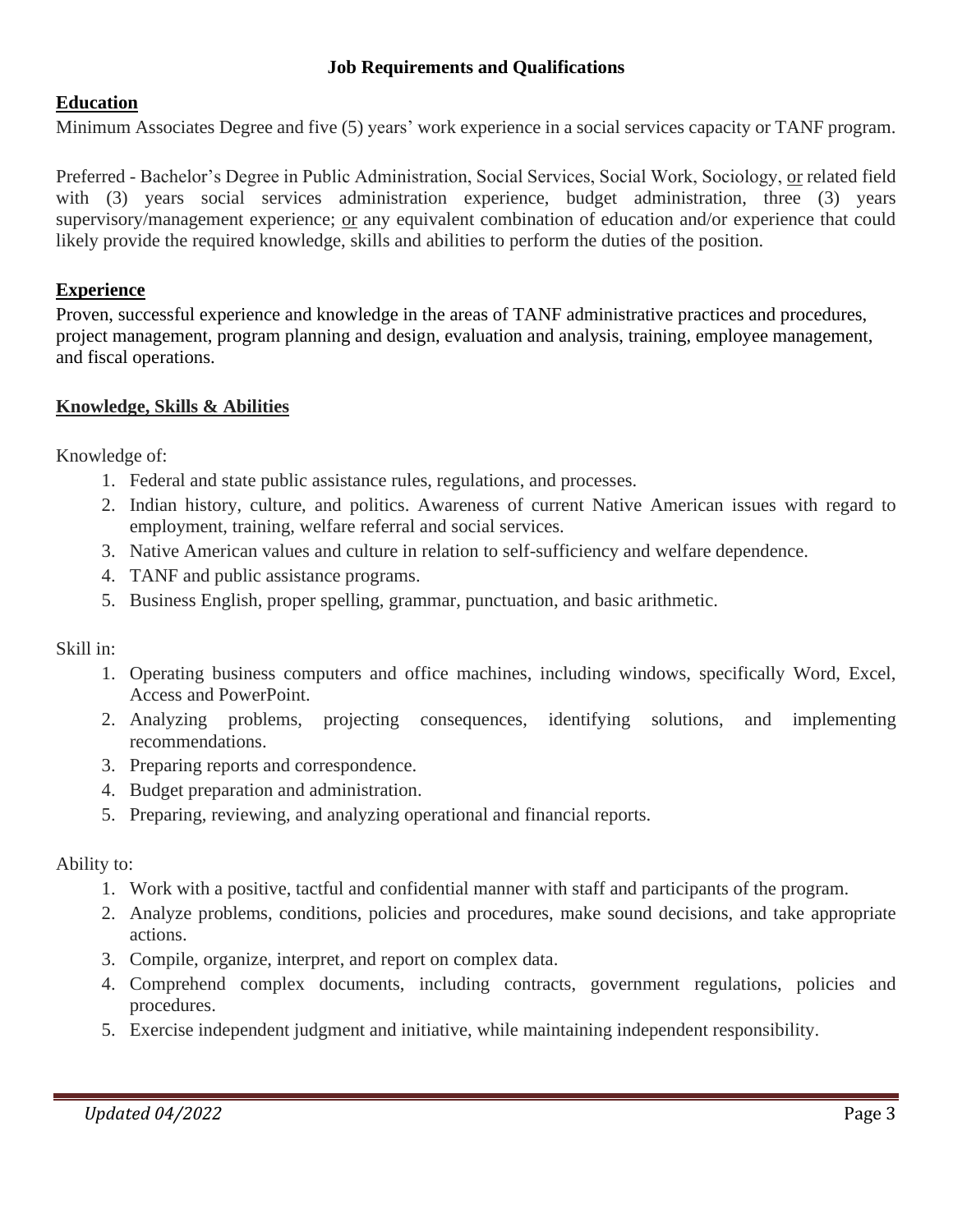- 6. Understand and implement appropriate decisions with consideration for the human, social, community, political, and organizational implications.
- 7. Work with in a highly complex and structured environment while maintaining a creative and flexible problem-solving approach.
- 8. Work independently and meet strict timelines.
- 9. Be persuasive and tactful in controversial situations.
- 10. Define problems, collect data, establish facts, and draw valid conclusions.

## **Certificates & Licenses**

Valid California Driver's License with driving record acceptable to SCTCA's insurance.

## **Physical**

Typically requires sitting for extended periods of time. Lifts and moves objects on occasion weighing up to 25 pounds. Primarily an indoor office environment.

## **Conditions of Employment**

Final candidates for management positions are required to successfully complete a background check, credit check, Live Scan, and drug screening.

## **Other Information**

- 1. In addition to the essential duties listed above the TANF Site Manager is expected to: Demonstrate tact and a high-level professionalism due to the sensitive and highly confidential nature of the position.
- 2. Consistently report to work on time prepared to perform the duties of the position.
- 3. Possess excellent oral and written communication skills.
- 4. Communicate regularly with supervisor about department issues.
- 5. Demonstrate the ability to handle difficult situations with respect and courtesy.
- 6. Possess the ability to work effectively with people from diverse cultural, ethnic and socio-economic backgrounds.
- 7. Flexible schedule (occasional after hours and weekends) and travel may be required depending on workload, workshops, etc.
- 8. Be detail oriented and possess strong organizational skills.
- 9. Demonstrate effective time management and prioritizes workload daily.
- 10. Be able to maintain heavy paperwork and processing in a fast paced work environment.
- 11. Enjoy working independently and meet timelines.
- 12. Be thoroughly knowledgeable of all TANF guidelines at all times.
- 13. Make sound rational decisions and recommendations without bias.
- 14. Participate in various departmental meetings and/or committees.
- 15. Assist with temporary training of TANF staff.
- 16. Travel between office sites may be requested to assist with training/office coverage.
- 17. Develop constructive and cooperative working relationships with others, and maintain them over time.
- 18. Encourage and build mutual trust, respect, and cooperation among team members.
- 19. Develop and maintain a relationship of trust, confidence, and good rapport with staff, administration, and program participants.